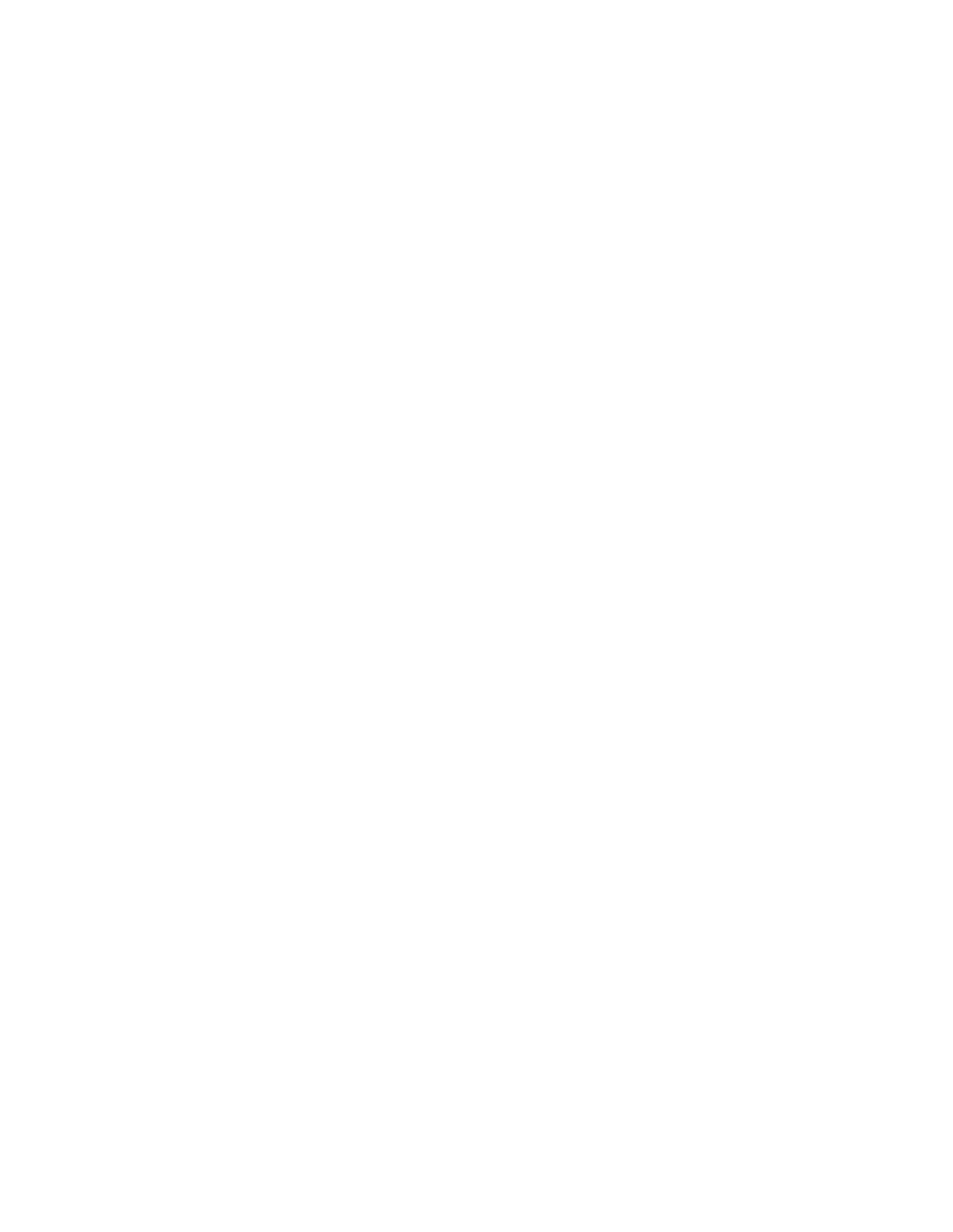Chairman Shelby, Ranking Member Sarbanes, and Members of the Committee, thank you for offering the Congressional Budget Office (CBO) the opportunity to discuss issues related to the National Flood Insurance Program (NFIP), administered by the Federal Emergency Management Agency (FEMA). Established in 1968, the NFIP now includes over 20,000 communities that adhere to certain minimum standards for floodplain management. Within those participating communities, nearly 4.7 million policyholders pay more than \$2.0 billion in premiums each year to receive over \$800 billion in coverage.

By law, some policyholders—primarily those whose properties were built before their local community joined the program—receive coverage at rates that are explicitly subsidized. Lawmakers built those subsidies into the program partly on the grounds that actuarial (full-risk) premiums for many existing structures would be unattractively high. The subsidies have both benefits and costs. The immediate benefits to current property owners encourage communities to participate in the program, thereby reducing future flood losses through improved floodplain management and tighter building standards. Moreover, charging flood insurance premiums, even if they are subsidized, may encourage policyholders to take at least some notice of the risks to their properties. However, subsidized premiums provide less incentive than full-risk premiums would for policyholders to reduce their flood risks—and, of course, they impose costs on taxpayers.

In light of the devastation caused by last fall's hurricanes in the Gulf Coast, resulting in claims for flood damage estimated to exceed \$20 billion, you asked CBO to address the size of the program's actuarial imbalance, the likely effects of reducing or eliminating the subsidies, and Congressional options for reforming the program's treatment in the budget. My testimony will make the following points:

- Almost 1.2 million policyholders, roughly one-quarter of the total, pay subsidized premiums. As a result, the program as a whole is not actuarially sound under current law. Historically, it has collected enough in premiums to pay for the losses experienced in a "usual" or "typical" year, which is why the actuarial imbalance was not more apparent prior to 2005, but it has not built up sufficient reserves to pay (or repay the borrowing) for the losses in a catastrophic year. On the basis of information from FEMA, CBO estimates that the program collects about 60 percent of the premiums needed for actuarial balance, leaving a cost to taxpayers estimated at about \$1.3 billion per year.
- According to the available evidence, eliminating the subsidies would lead relatively few policyholders affected by the increases to drop all coverage but would induce many to cut it enough to keep their premiums roughly unchanged. The total premiums collected would also remain roughly constant. Those findings should be interpreted cautiously, though, because the available evidence is limited and some of the premiums that would be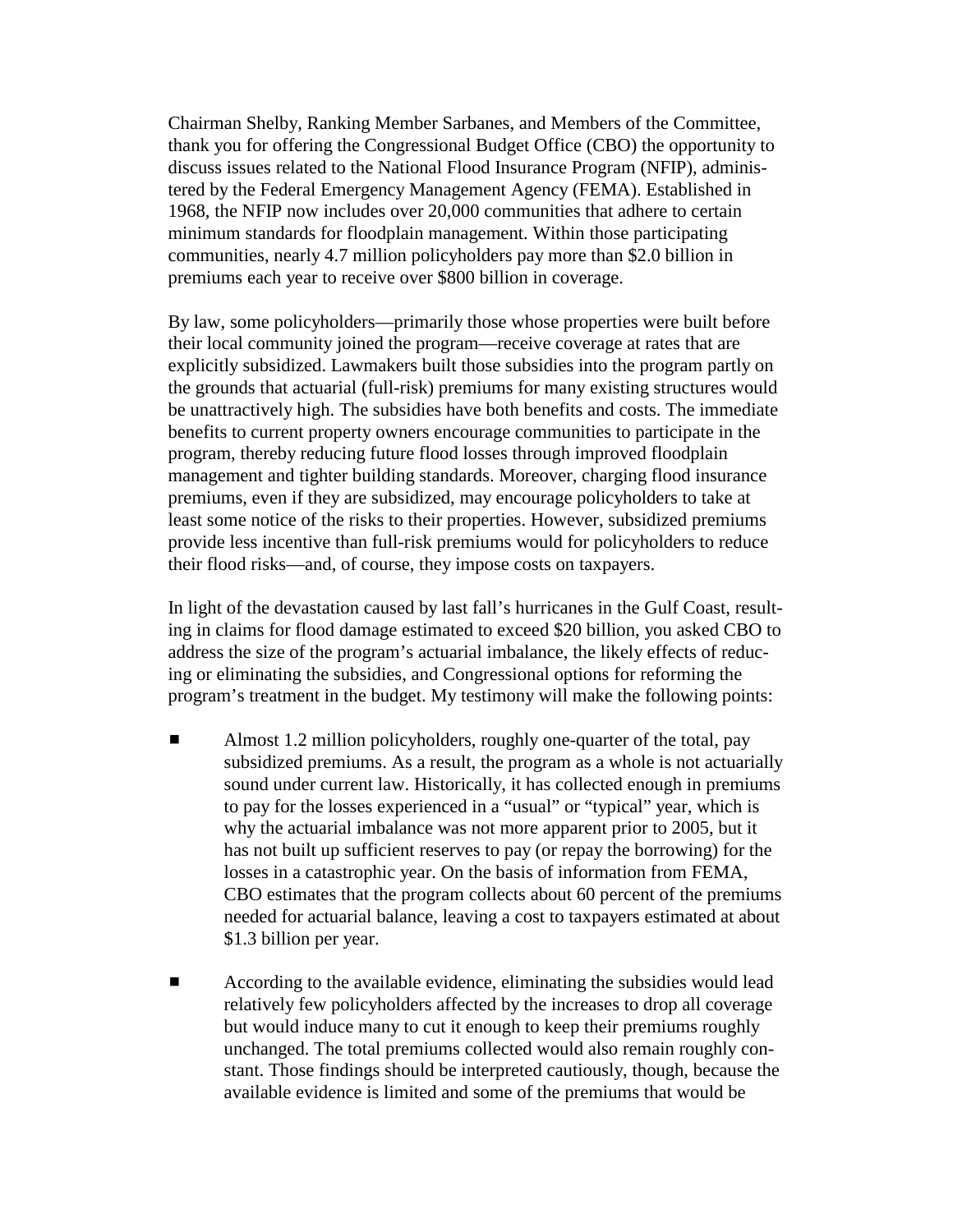charged under actuarially fair rates would be well outside the range of past experience.

- **EXECUTE:** Regardless of the responses of policyholders, ending the subsidies entirely would eliminate the NFIP's actuarial imbalance, so the expected annual savings to the program would be \$1.3 billion. Smaller reductions in the subsidies would yield smaller savings. The net savings to the federal government would be smaller if, in response to future floods, expenditures for disaster assistance to uninsured property owners and renters increased.
- $\blacksquare$  Annual spending for the NFIP is inherently unpredictable, so even if the Congress amended the program to charge actuarially sound rates on all of its policies, the program would still require a backup source of funding, such as its borrowing authority. The difference would be that substantial reserves would build up in noncatastrophic years.
- **Example 1** The budget presents the NFIP's financial results and those of most other budget accounts on a cash basis. Adopting an approach similar to that used for loans and loan guarantees, which recognizes the long-run costs of the program by recording an actuarial estimate of the annual federal liability, would better identify the government's exposure to flood risk but would obscure estimates of the cash deficit. The choice of one budgetary treatment over another should be based on which presentation will better inform the policy choices faced by the Congress.

#### **Background**

Under the National Flood Insurance Program, currently authorized to sell annual policies through 2008, property owners can obtain coverage for damages to structures and contents of up to \$350,000 for residential properties and \$1 million for commercial properties. Many NFIP policies are purchased under a federal statutory requirement that property owners maintain insurance up to the outstanding balance of their mortgage (or the applicable coverage limit, whichever is less) if their mortgage is federally insured or from a federally regulated lender and the property is located within a 100-year floodplain (an area that has at least a 1 percent chance of flooding in any given year). However, how well that requirement is enforced is uncertain. Most policies are sold and serviced on behalf of FEMA by private insurance companies, which retain a portion of the annual premiums to compensate them for those activities.

The NFIP reviews its insurance rates annually and has the authority to raise them by an average of not more than 10 percent a year for each risk category of property. Since 2001, the program has increased rates between 2 percent to 3 percent annually, on average.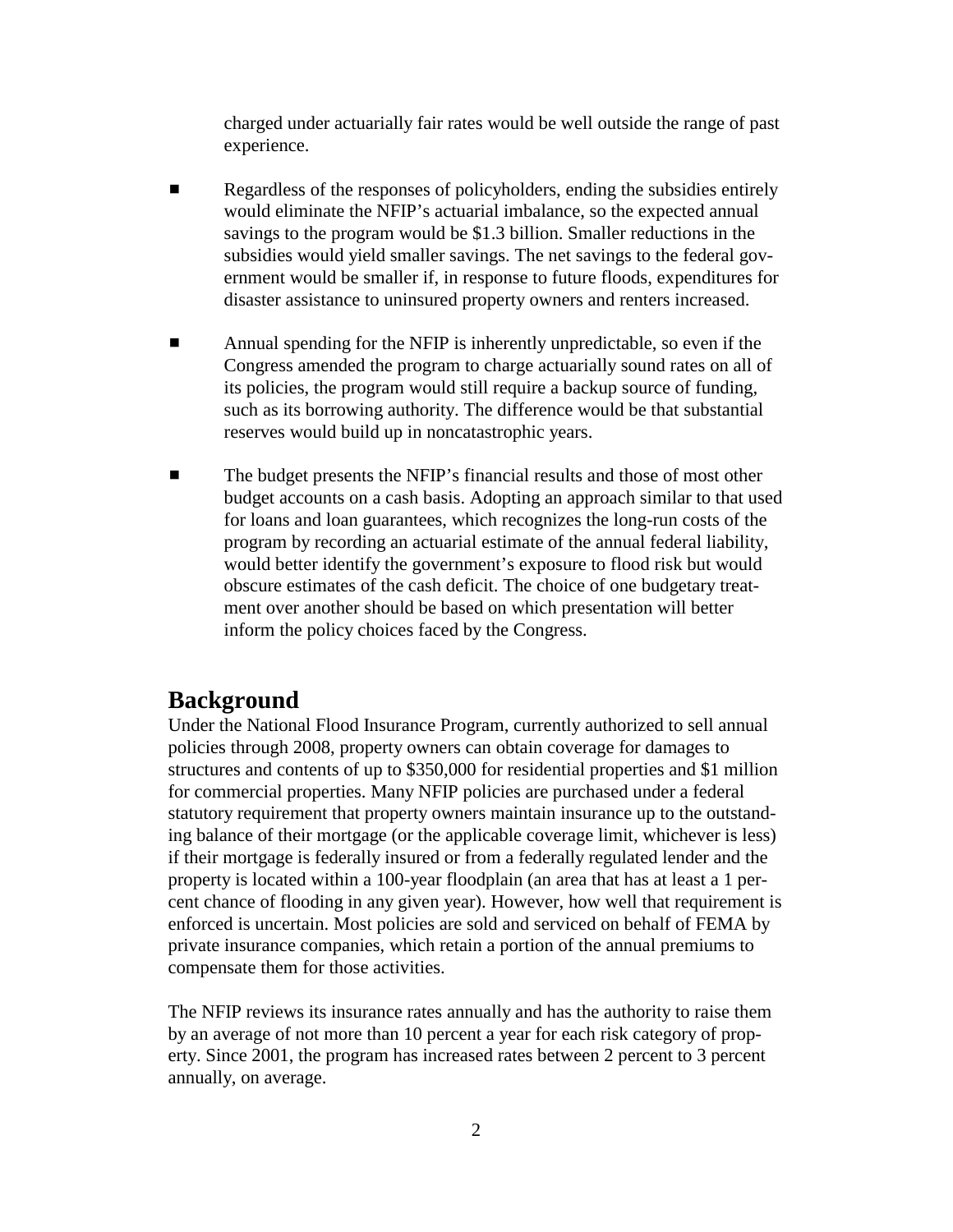The NFIP has the authority to charge premiums (within parameters set by its authorizing statute) and to spend income from those premiums to cover claims and underwriting expenses. Thus, flood insurance is classified in the budget as a mandatory, or direct spending, program. As a mandatory program, the NFIP does not receive regular appropriations for its activities from the general fund. However, annual appropriation acts for the Department of Homeland Security generally authorize spending for salaries and expenses related to flood insurance operations and flood mitigation, to be financed by a per-policy fee that depends on the type of insured property and that is considered separate from the premiums.

FEMA also has the authority to borrow additional amounts from the U.S. Treasury if the income from premiums falls short of expenses. The program is required to repay borrowed funds, with interest, from surplus premiums collected in years when claims for damages caused by floods are small. Before 2005, FEMA used its borrowing authority primarily as a means of financing claims within a fiscal year, and the agency generally managed to repay borrowed funds within a relatively short time. FEMA's borrowing authority was limited to \$1.5 billion before Hurricane Katrina, but the Congress subsequently raised that limit twice last fall, bringing it to \$18.5 billion. It is highly unlikely that the program will be able to repay that amount of borrowing out of its income from premiums and fees.

In some years, NFIP premiums and fees have exceeded payments for claims and administrative expenses (resulting in net negative outlays); in other years, total payments have exceeded total collections (resulting in net positive outlays). Over the past 20 years (through fiscal year 2005), the program had net negative outlays in 11 years and net positive outlays in nine (see Figure 1). Over that 20-year period, cumulative net outlays of the program, measured in nominal (current) dollars, totaled only about \$300 million. In sharp contrast, net outlays for fiscal year 2006 are likely to top \$20 billion—if additional borrowing authority is enacted to allow the program to spend more than its current limit of \$18.5 billion.

#### **The Actuarial Imbalance in the NFIP**

The available estimates of the current subsidies in the flood insurance program are based on FEMA's estimates of actuarially sound premiums. Those estimates could be too low—if, for example, the probabilities of very rare, catastrophic floods or levee failure are greater than FEMA assumes—or too high. CBO has no basis for concluding that the actuarial rates err in either direction, and the analysis underlying this testimony assumes that FEMA's estimates are correct.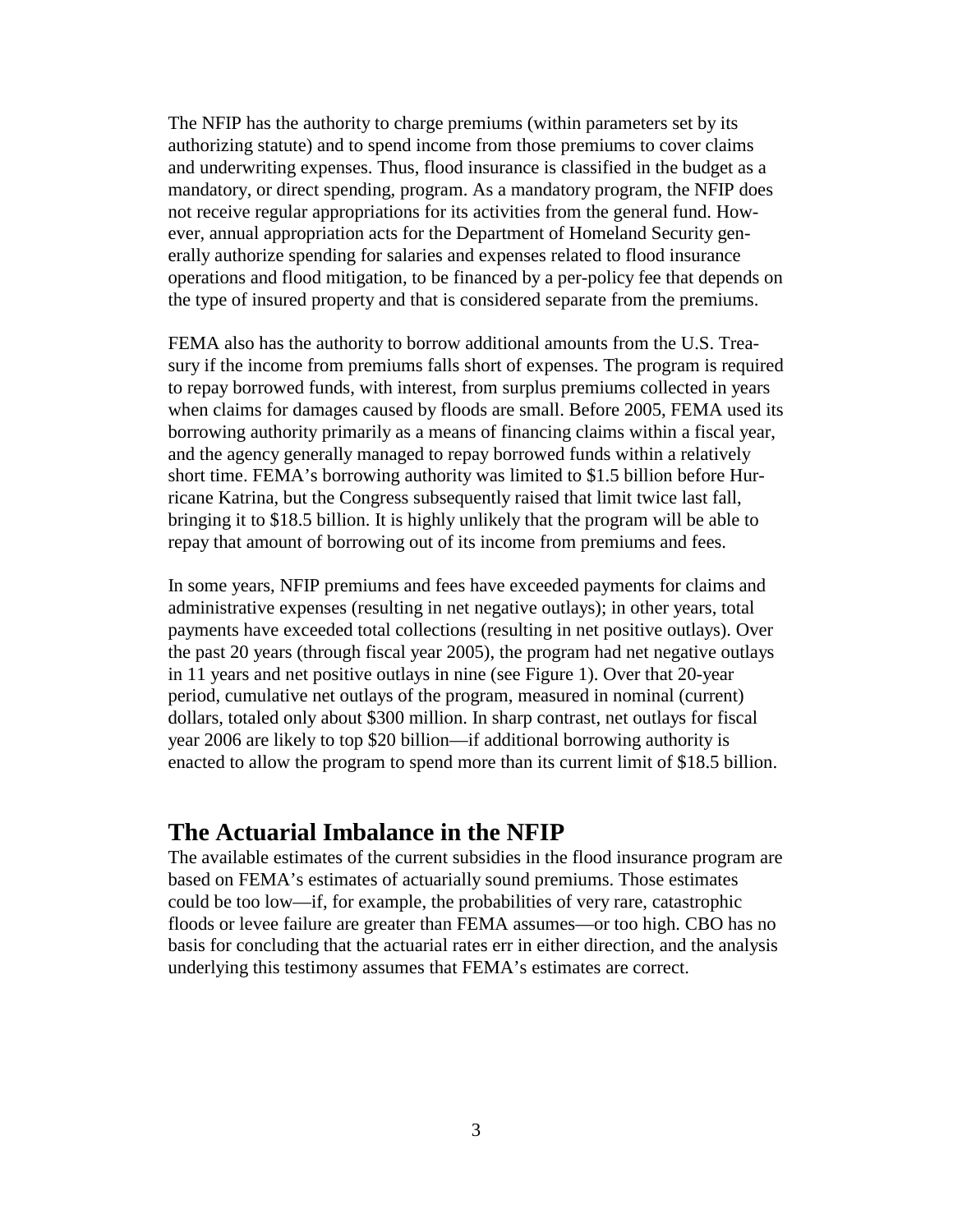## **Figure 1. Net Outlays by the National Flood Insurance Fund, Fiscal Years 1986 to 2005**

(Millions of nominal dollars)



Source: Congressional Budget Office based on *Budget of the United States Government, Appendix* (various years); and *Monthly Treasury Statement of Receipts and Outlays of the U.S. Government for Fiscal Year 2005 Through September 30, 2005*.

Roughly 1.2 million flood insurance policyholders, about one-quarter of the total, pay rates that are explicitly subsidized—that is, below the level that FEMA estimates would be required for the program to break even in the long run. Those subsidies are built into the program by statute—or, in the case of one small group of properties, by an agreement 20 years ago with the Congressional oversight committees. $<sup>1</sup>$ </sup>

By far, the largest group of explicitly subsidized policies is those covering "pre-FIRM" structures—meaning structures built before a community's flood insurance rate map (FIRM) was completed (or before 1975, whichever is later). FEMA estimates that pre-FIRM properties accounted for about 24 percent of all policies in 2005. The basic rationale for those subsidies is twofold: that the detailed information about risks that the flood maps provide was not available when those structures were built and that premiums incorporating their full risks would not

<sup>1.</sup> Information on the subsidies is drawn largely from Thomas L. Hayes and Shama S. Sabade, *Actuarial Rate Review* (Federal Emergency Management Agency, November 30, 2004).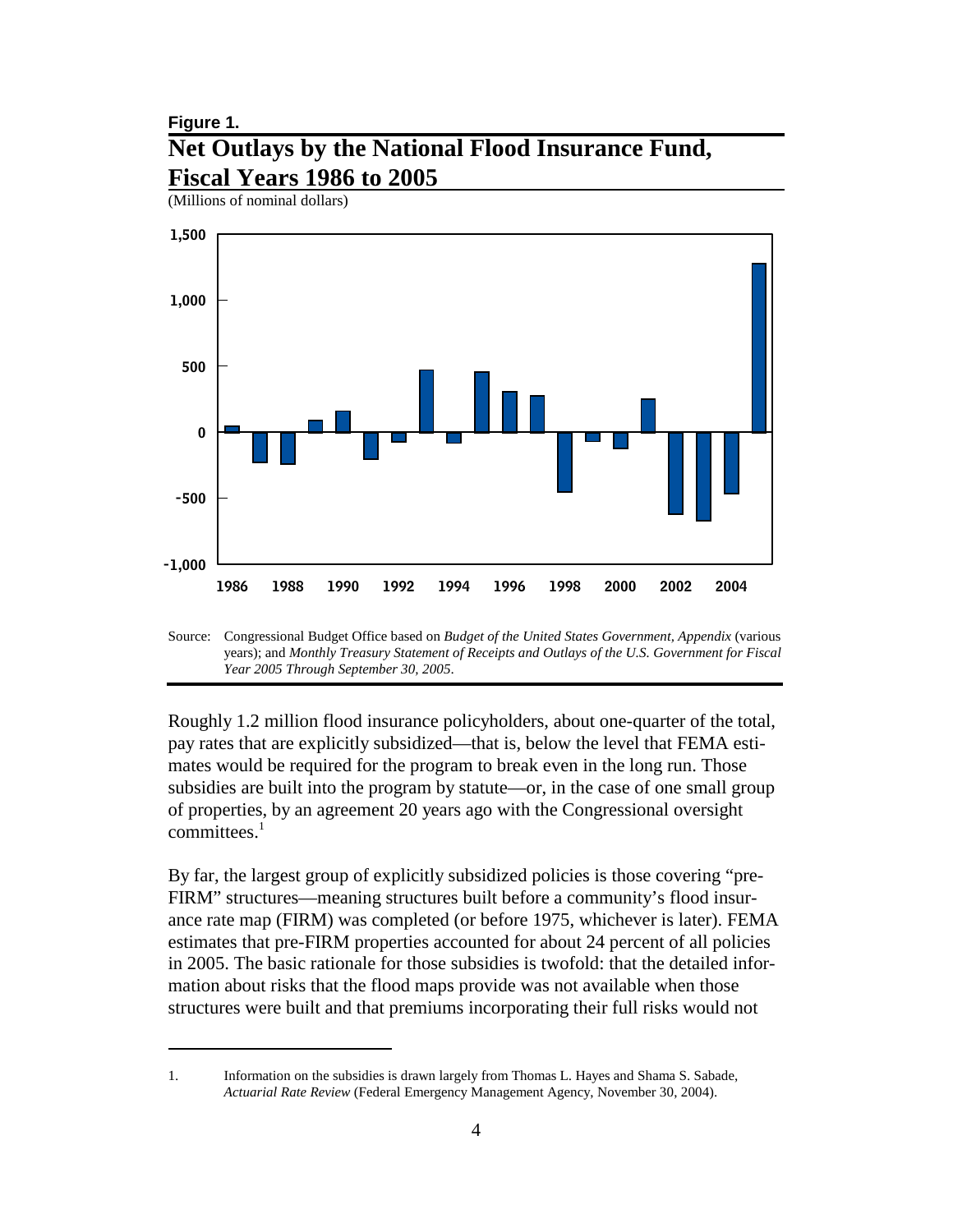encourage the desired levels of participation by individuals and communities. FEMA also charges subsidized rates on three smaller groups of properties, together representing about 2 percent of the policies in  $2005<sup>2</sup>$ .

The explicit subsidies received by those policyholders apply only to a first tier of coverage. For example, subsidies apply to the first \$35,000 of coverage for a oneto four-family dwelling and the first \$100,000 for nonresidential and larger residential properties. Additional coverage above those limits is purchased at FEMA's estimated actuarial rates. Since 1988, FEMA has set the subsidized rates with an eye to collecting premiums at least sufficient to cover payouts in the "historical average loss year"—that is, average losses observed since 1978. Since the program had never suffered a truly catastrophic loss until last year, that target was clearly below the level required to achieve actuarial balance.

FEMA estimates that the average premium paid on a pre-FIRM structure—taking into account coverage purchased in both the subsidized and actuarial tiers—is about 40 percent of the actuarial, or full-risk, rate. Nonetheless, the subsidized premiums are higher than the unsubsidized premiums, on average, reflecting the fact that properties built before communities joined the NFIP and implemented tighter land-use policies and building standards are typically at much higher risk of flooding. According to FEMA's estimates, the annual premium on the average unsubsidized policy was \$340 in 2005, while the average subsidized policy cost \$710. The corresponding full-risk premium for that subsidized policy would be roughly two and a half times that amount, or almost \$1,800 (see Table 1). The greater risk associated with subsidized properties is illustrated by partial data on properties damaged by Hurricane Katrina: roughly 122,000 of the 200,000 damage claims reported to FEMA by November 30, 2005, or 61 percent, were for subsidized properties.<sup>3</sup>

Those premium rates and percentage subsidies are averages; the full-risk premium for any individual structure depends on the local flood risk, the structure's elevation, and its insured value. In fact, many pre-FIRM properties are on high enough ground that the actuarial premiums would be lower than the pre-FIRM rates, which do not take the elevation of individual properties into account—in other

<sup>2.</sup> Those three smaller groups include properties that will be protected against a 100-year flood (more precisely, against a flood whose probability of occurring in a given year is at least 1 percent, or 1 in 100) upon completion of a structural project that is already half finished; properties in areas served by structural measures that have been decertified as no longer protecting against such a flood if a schedule meeting certain criteria exists for restoring that level of protection; and properties subject to coastal flooding that were built between 1975 and 1981, the year when FEMA incorporated new information about wave heights and strengthened the building standards for new construction in such areas.

<sup>3.</sup> Those data indicate that subsidized policyholders filing claims after Katrina represent at least 10 percent of all subsidized policyholders nationwide.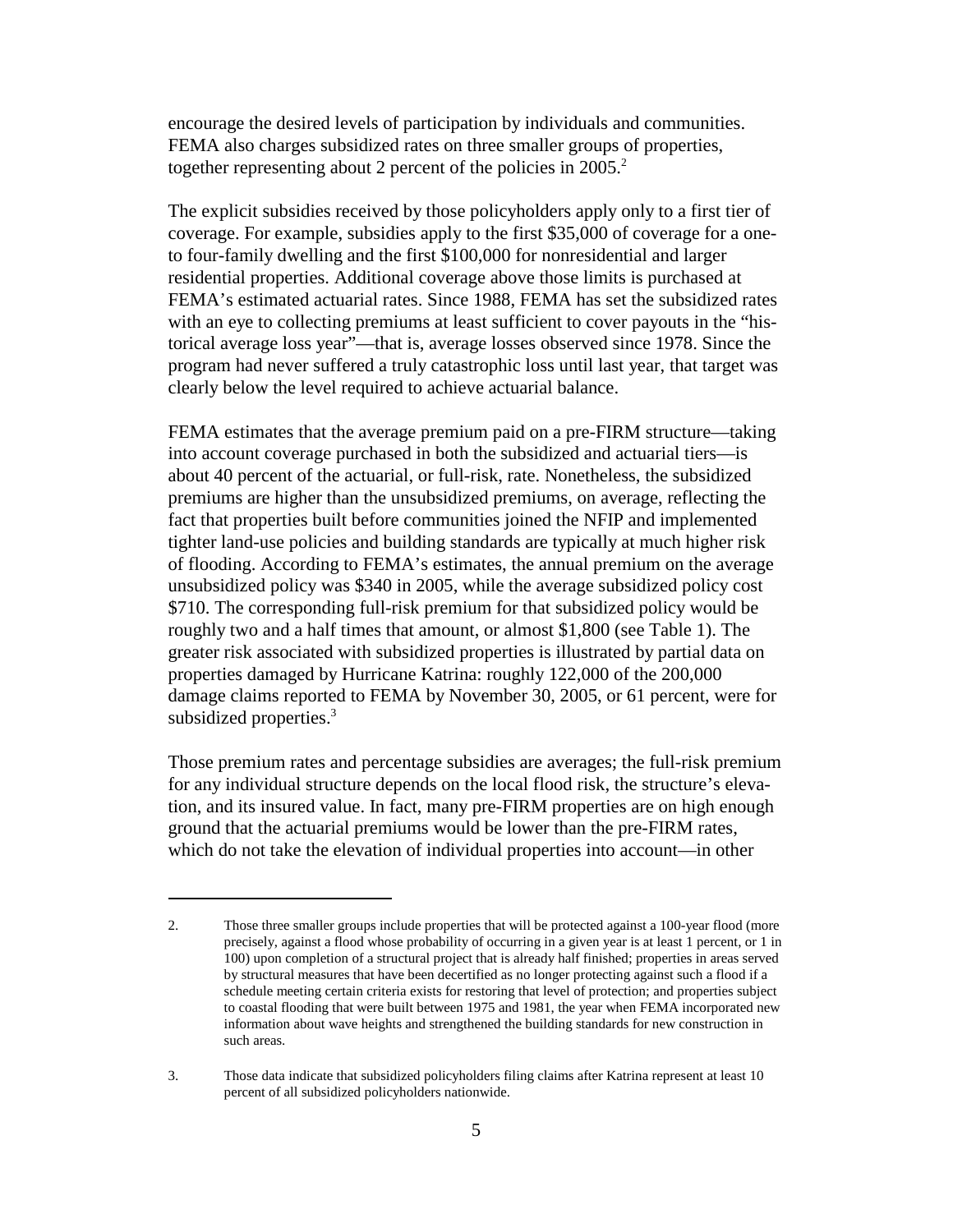#### **Table 1.**

| <b>Type of</b><br><b>Policy</b> | <b>Average Annual Individual Premiums</b> |                                      |                             | No. of                                       | <b>Total Premiums in the Program</b><br>(Billions of dollars) |                            |                |
|---------------------------------|-------------------------------------------|--------------------------------------|-----------------------------|----------------------------------------------|---------------------------------------------------------------|----------------------------|----------------|
|                                 | Actual<br>(Dollars)                       | <b>Actuarially Fair</b><br>(Dollars) | <b>Subsidy</b><br>(Percent) | <b>Properties</b><br>(Millions) <sup>a</sup> | Actual                                                        | <b>Actuarially</b><br>Fair | <b>Subsidy</b> |
| Subsidized                      | 710                                       | 1.775                                | 60                          | 1.2                                          | 0.9                                                           | 2.1                        | 1.3            |
| <b>Not</b><br>Subsidized        | 340                                       | 340                                  | $\theta$                    | 3.4                                          | 1.2                                                           | 1.2                        | $\overline{0}$ |
| Average<br>or Total             | 440                                       | 720                                  | 39                          | 4.7                                          | <b>2.0</b>                                                    | <b>3.3</b>                 | 1.3            |

## **Flood Insurance Premiums and Subsidies**

Source: Congressional Budget Office based on information from the Federal Emergency Management Agency (FEMA).

Note: Numbers in the table do not always add up to totals because of rounding.

a. The numbers of insured properties are approximate, based on the total number of policies as of September 2005 and FEMA's November 2004 estimates of the distribution of types of policies in 2005.

words, the "subsidies" are negative. In those cases, the property owners can lower their premiums, as many have done, by certifying their elevation and choosing to be rated on the post-FIRM schedule.<sup>4</sup> Conversely, full-risk rates for those structures at the lowest elevation relative to the local floodplain would be as much as 10 times higher than the subsidized rates.<sup>5</sup>

Using FEMA's 2005 figures on the average subsidy and the relative shares of subsidized and actuarially based policies, CBO estimates that the NFIP collects only 61 percent of the premiums required for long-run actuarial balance. Based on the \$2.0 billion in premiums from 2004, the percentage implies an aggregate subsidy of \$1.3 billion.<sup>6</sup> That estimate assumes that FEMA's actuarial tables are correct, and thus it does not include any hidden subsidy on (or surplus from) the post-FIRM properties. Nor does it reflect the cost to taxpayers of bearing the risk of the insurance contracts. Ideally, one would estimate the economic subsidy, which includes not only the actuarial subsidy but also the amount required to

<sup>4.</sup> A study using data from 1998 estimated that, out of a total of 4.4 million insured and uninsured pre-FIRM structures nationwide, 1.9 million (44 percent) would cost less to insure under post-FIRM rates; see PriceWaterhouse Coopers, *Study of the Economic Effects of Charging Actuarially Based Premium Rates for Pre-FIRM Structures* (prepared for the Federal Emergency Management Agency, May 14, 1999), p. 5-4. That share may have fallen since then, if more policyholders in that situation have switched to the post-FIRM rate schedule.

<sup>5.</sup> Ibid., p. 5-5.

<sup>6.</sup> The Center on Federal Financial Institutions made the same calculation last fall; see *Federal Flood Insurance After Katrina*, p. 8, available at www.coffi.org.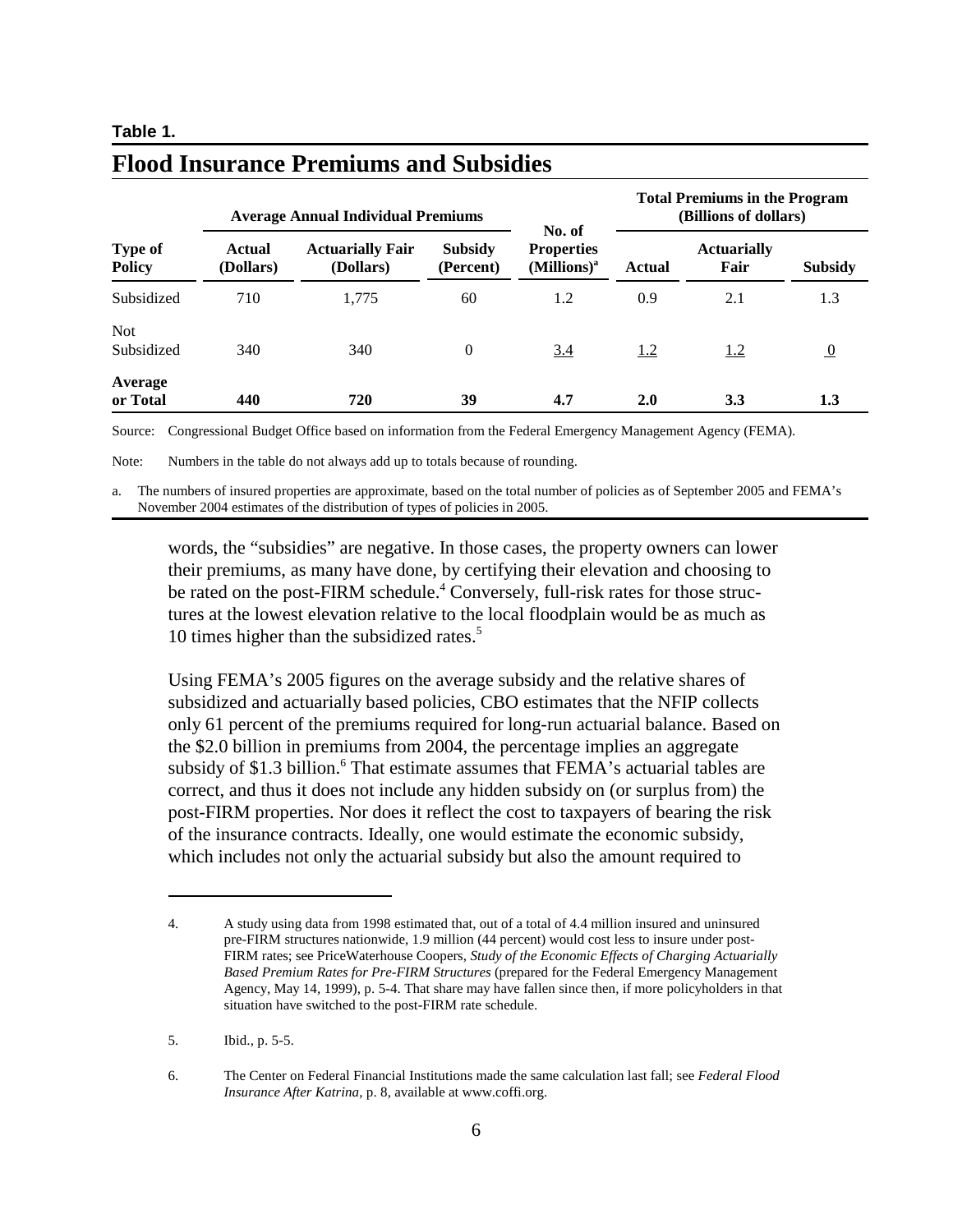compensate taxpayers for their risk exposure. CBO has done such estimates in other contexts, in analyzing a loan guarantee to America West Airlines, for example.<sup>7</sup> Estimating the cost of risk is difficult, however, and in the case of the NFIP, further analysis would be required before CBO could say whether the risk premium is small or large relative to the estimated actuarial imbalance of \$1.3 billion per year.<sup>8</sup>

#### **The Effects of Reducing or Eliminating the Subsidies**

The Congress could choose to modify the NFIP's rate structure to reduce or eliminate the current explicit subsidies. The qualitative responses of policyholders to changes in those subsidies are clear: some policyholders would reduce their amount of coverage, and others would drop their flood insurance entirely—in either case leaving themselves more exposed to future flood risks. Reducing or eliminating coverage would probably be more common among voluntary purchasers, but compliance by people whose mortgage requires them to maintain full coverage might decrease.

Quantifying those responses by policyholders is difficult, however.  $\degree$  CBO has identified three studies that analyze the sensitivity of demand for flood insurance, one of which has been published in a peer-reviewed journal.<sup>10</sup> That study, which examined aggregate state-level data for 1984 through 1993, looked separately at the numbers of flood insurance policies and the dollars of coverage in force. The study estimated that the price elasticity of demand for policies was -0.11 and the elasticity for dollars of coverage was -1.0, implying that a 10 percent increase in price would lead to about a 1 percent decrease in the number of policies and a 10 percent decrease in coverage.

<sup>7.</sup> Congressional Budget Office, *Estimating the Value of Subsidies for Federal Loans and Loan Guarantees* (August 2004).

<sup>8.</sup> On the one hand, the fact that reinsurers include substantial "risk loads" in the premiums they charge for policies covering natural disasters suggests that the risk cost of the NFIP is high. On the other hand, the fact that the risk of catastrophic flooding in the United States has little correlation with the performance of the national or global economy (unlike, say, the risk of widespread bank failures), and hence is relatively diversifiable, suggests that the program's risk cost is low.

<sup>9.</sup> The PriceWaterhouse Coopers study in 1999, cited earlier, addressed just that question; but notwithstanding the extensive effort by the study team to identify sample communities and collect data on the age, elevation, presence of basements, and other characteristics of thousands of structures, the study's results rested on very slight evidence about policyholders' response to price changes. In particular, the study relied on a single estimate of price sensitivity from a 1983 analysis by the General Accounting Office (now the Government Accountability Office).

<sup>10.</sup> Mark J. Browne and Robert E. Hoyt, "The Demand for Flood Insurance: Empirical Evidence," *Journal of Risk and Uncertainty*, vol. 20, no. 3 (2000), pp. 291-306; Warren Kriesel and Craig Landry, "Modeling the Decision to Buy Flood Insurance: Results from 62 Coastal Communities," available at www.agecon.uga.edu/faculty/wkriesel/PDFfiles/section3.pdf; and General Accounting Office, *The Effect of Premium Increases on Achieving the National Flood Insurance Program's Objectives*, GAO/RCED-83-107 (February 1983).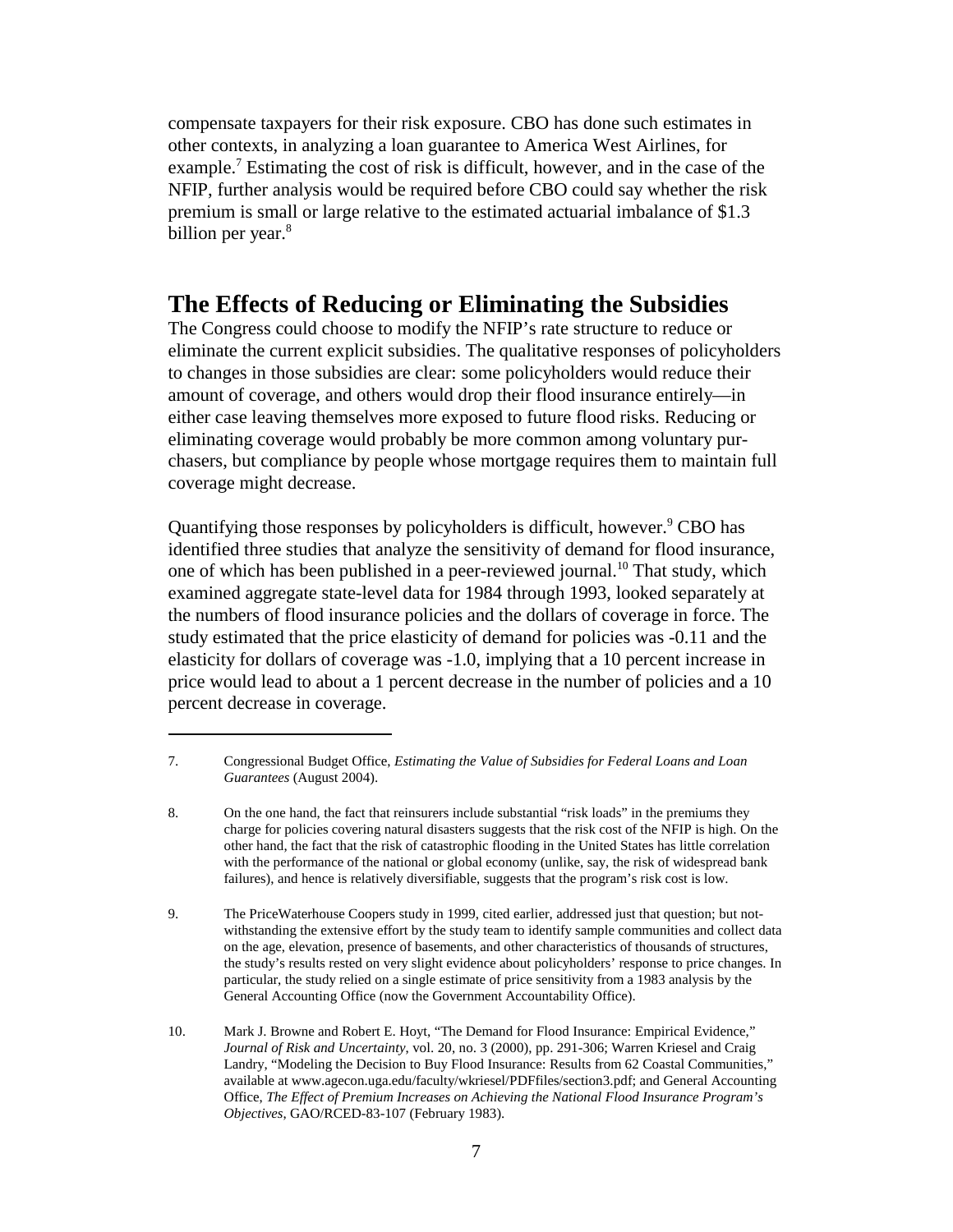The applicability of those estimates to the questions of interest here is uncertain, however. Major reductions in the existing subsidies would translate into large increases in premiums—and in many cases, those premiums would be well outside the range of the study's pre-1994 data. So the study's results may greatly understate the extent to which policyholders would drop their coverage. Conversely, two factors suggest that the results may overstate the sensitivity of demand to changes in the subsidies. First, the requirement making the purchase of flood insurance mandatory for some property owners has been expanded and become better enforced since the period covered by the study. Second, the changes in premiums would apply only to the first tier of coverage, so policyholders with coverage extending into the unsubsidized tier would see no increase in prices, and hence no increased incentive to reduce their coverage, within that second tier.

With those qualifications, CBO has assessed the implications of the study's estimates: if premiums on all subsidized policies were raised 150 percent, which is the average amount needed to eliminate the subsidies entirely, about 10 percent of the previously subsidized policyholders would drop out of the program, total coverage in force would fall by about 60 percent, and total revenues from premiums would remain essentially unchanged.<sup>11</sup> But those projections should be interpreted with caution, in light of the questions about the applicability of the study's analysis.

The impacts on the NFIP's soundness and the federal budget are somewhat easier to predict. If the subsidies were eliminated, estimates of what would happen to the number of policies or the coverage in force, or even to total premiums, would not be necessary because each remaining policy would be pulling its own weight, actuarially. Thus, eliminating the subsidies would eliminate the actuarial imbalance in the flood insurance program, which, as mentioned, is estimated to be about \$1.3 billion per year. Estimating the annual savings from a smaller reduction in subsidies would be more complicated, involving questions about which groups of policyholders would drop or reduce their coverage, but the result would be less than \$1.3 billion. Net savings to the government would be smaller than those to the NFIP, to the extent that future floods would lead the Congress to appropriate a greater amount of federal disaster assistance in response to a greater number of uninsured flood victims. Historically, the levels of assistance provided to disaster victims have not been so large that they would entirely offset the savings to the NFIP.

<sup>11.</sup> For there to be a 60 percent reduction in the amount of coverage in force with only a 10 percent decline in the number of policies, the average coverage among those who maintain their policies must fall by about 56 percent.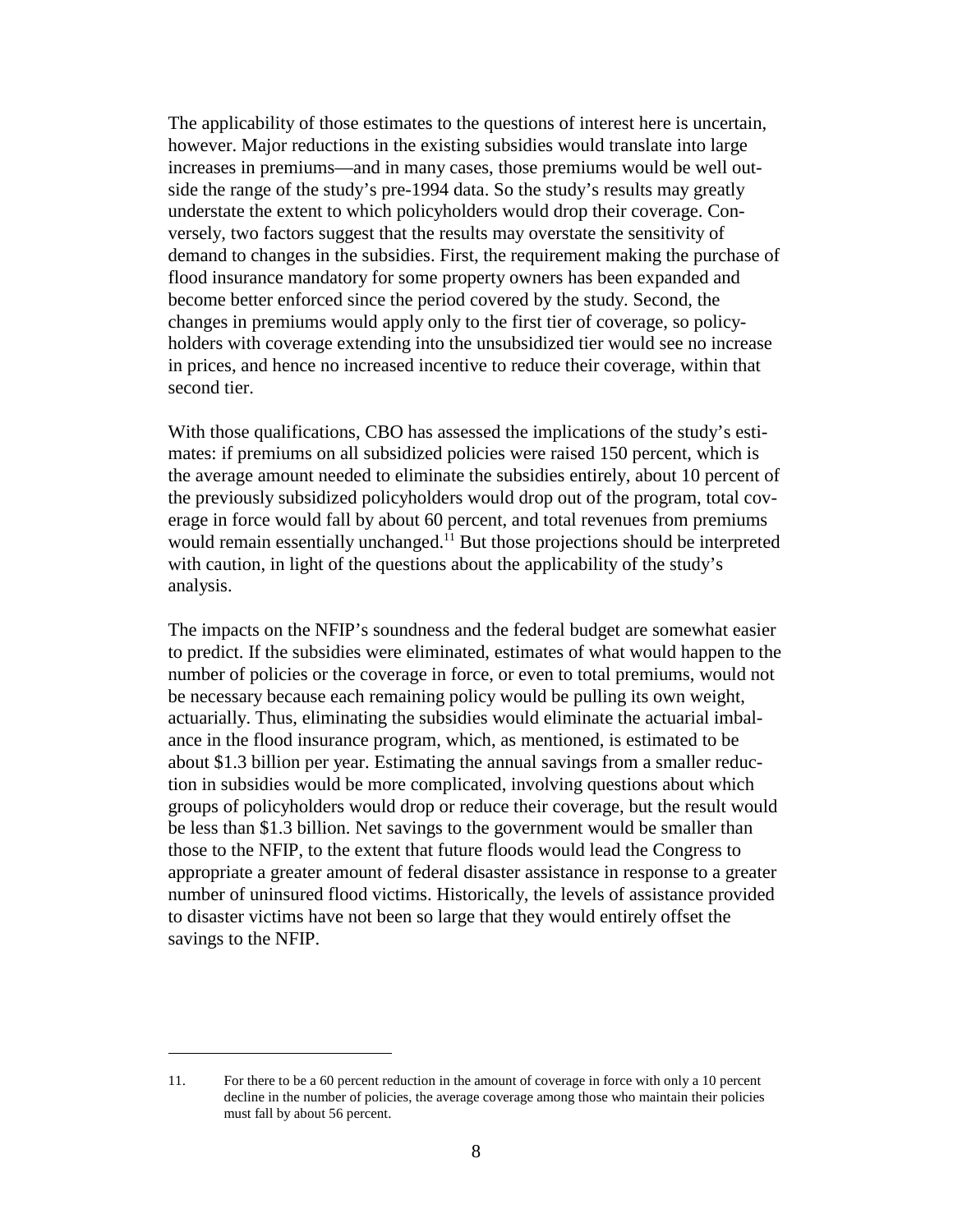## **Budgeting and Policy Choices for the NFIP**

The Congress faces important policy choices about flood insurance that can be informed by the budgetary treatment of the NFIP. For example, as the Congress considers the program in light of the catastrophic hurricanes of 2005, it faces choices about whether to continue to provide subsidies to NFIP policyholders or to charge actuarially fair rates. Other policy choices include whether to try to recover the funds borrowed to pay for the claims from last fall's hurricanes, whether to expand the reach of the requirement to purchase flood insurance, and whether more should be done to reduce the nation's exposure to flood risks. Arguments can be made on either side of those issues, but they are ultimately policy decisions for the Congress.

To make informed decisions about the NFIP and the benefits that it provides, the Congress needs good information about the program's costs. FEMA's actuarial analysis, federal budget data, and CBO's baseline projections and cost estimates for legislation are various means of communicating such cost information. Currently, the federal budget displays the NFIP's financial results on a year-by-year cash basis, and CBO prepares baseline projections for the NFIP on that same basis, estimating the program's annual flows of funds. But because the NFIP is an insurance program, that budget presentation does not necessarily convey the government's exposure to risk over the long term.

Estimates of both the cash flows and long-term subsidies provide valuable perspectives on the NFIP, and, ultimately, the Congress needs both kinds of information. The relevant question about budgetary treatment—a question that can be asked not only about the flood insurance program but also about other federal insurance programs—is which of the two types of information is most useful to include in the budget. But the budgetary treatment can only inform the policy decisions; regardless of the presentation used, central questions such as whether, and to what extent, the government should subsidize flood insurance will remain.

#### **Budgeting for Insurance Under Current Law**

The federal budget records the transactions of the flood insurance program on a cash basis. Specifically, income from premiums and fees for policies in force is recorded as offsetting collections (negative outlays), and payments for flood insurance claims and administrative costs are recorded as outlays. Actual results for each year and the Administration's budget for the coming year appear in the budget on a cash basis. CBO's baseline projections currently reflect the agency's best estimate of net spending for the program—taking into account claims, other expenses, and collections of premiums—on a cash basis. In the short run, particularly for the current year, estimates reflect anticipated costs that are heavily influenced by events that have already occurred. As such, CBO's January 2006 baseline projects unprecedented levels of net spending in 2006 as claims from last fall's devastating hurricanes are settled.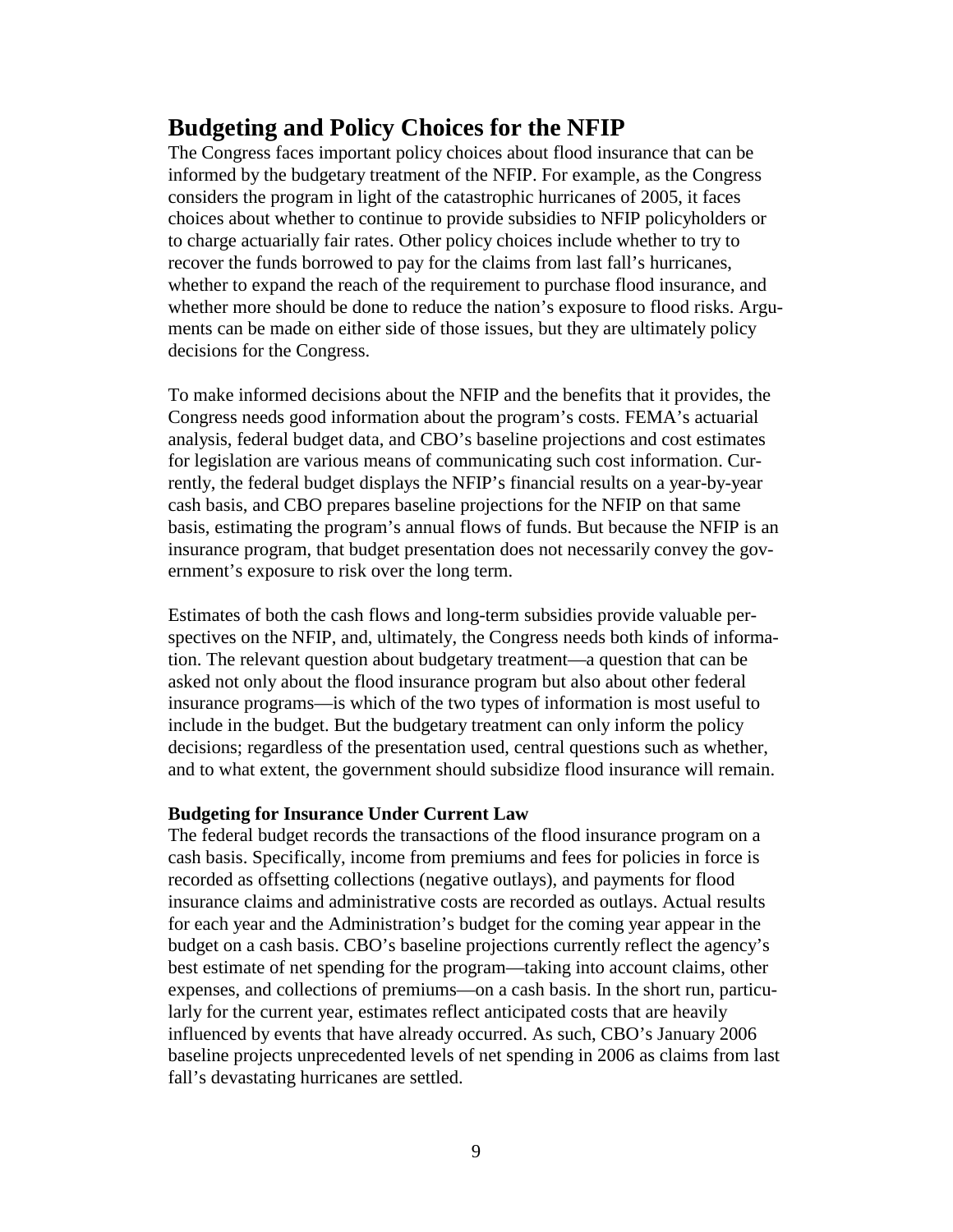Because CBO cannot estimate the timing or magnitude of future floods, projections for years beyond 2007 represent estimates of net spending based on past experience. Historically, the fund has ended most years with either a modest surplus (that is, net receipts) or modest net spending. On the basis of those results and the inherent unpredictability of major floods, CBO's estimate of the most likely amount of net spending for any particular future year, on a cash basis, is zero.

Zero is not the best estimate of the long-term costs of the program, however, because the program does not collect sufficient premiums to cover actuarially expected losses. As I noted earlier, on the basis of FEMA's data, CBO estimates that the subsidy built into the program totals \$1.3 billion annually. However, FEMA does not have sufficient borrowing authority to support net spending of \$1.3 billion in every year. So in the context of a cash budget, baseline projections must be consistent with that borrowing constraint, and, therefore, they cannot show the full estimated subsidy in all years.<sup>12</sup>

In short, cash-basis accounting for flood insurance has the advantage of being simple and of accurately recording past receipts and payments from the fund. But cash-based estimating does not provide an accurate picture of expected long-term costs for this program.

#### **An Alternative Approach: Budgeting Subsidy Costs**

To obtain better information about the cost of providing subsidized insurance, the Congress could specify changes to budget process law that would require CBO and the Administration to record spending and prepare projections for flood insurance on a noncash basis.<sup>13</sup> The Federal Credit Reform Act specifies particular accounting treatments for federal credit programs that could serve as a model for an alternative approach for insurance programs. The analogy between the flood insurance program, which provides year-to-year policies, and credit programs that offer long-term loans or loan guarantees is not perfect; but the credit reform approach of trying to capture expected costs may be a useful model to consider for the budgetary treatment of the NFIP. The approach would require that the cost of subsidizing flood insurance be recorded each year. Under that approach, CBO and the Administration would estimate the projected premiums and costs, and the expected net losses (or gains) would appear as outlays (or collections) in the budget and would be reflected in projections of the budget deficit.

<sup>12.</sup> The existence of the borrowing limit also may influence the budgetary impact of proposals to change the NFIP. The program is currently estimated to owe about \$5 billion more in claims than it has the legal authority to pay (by borrowing from the Treasury)—implying that new collections of premiums or fees might have to be used to pay some of the outstanding claims, not to reduce the deficit.

<sup>13.</sup> Most procedures that specify how to construct baseline and legislative estimates are contained in the Balanced Budget and Emergency Deficit Control Act and the Congressional Budget and Impoundment Control Act.